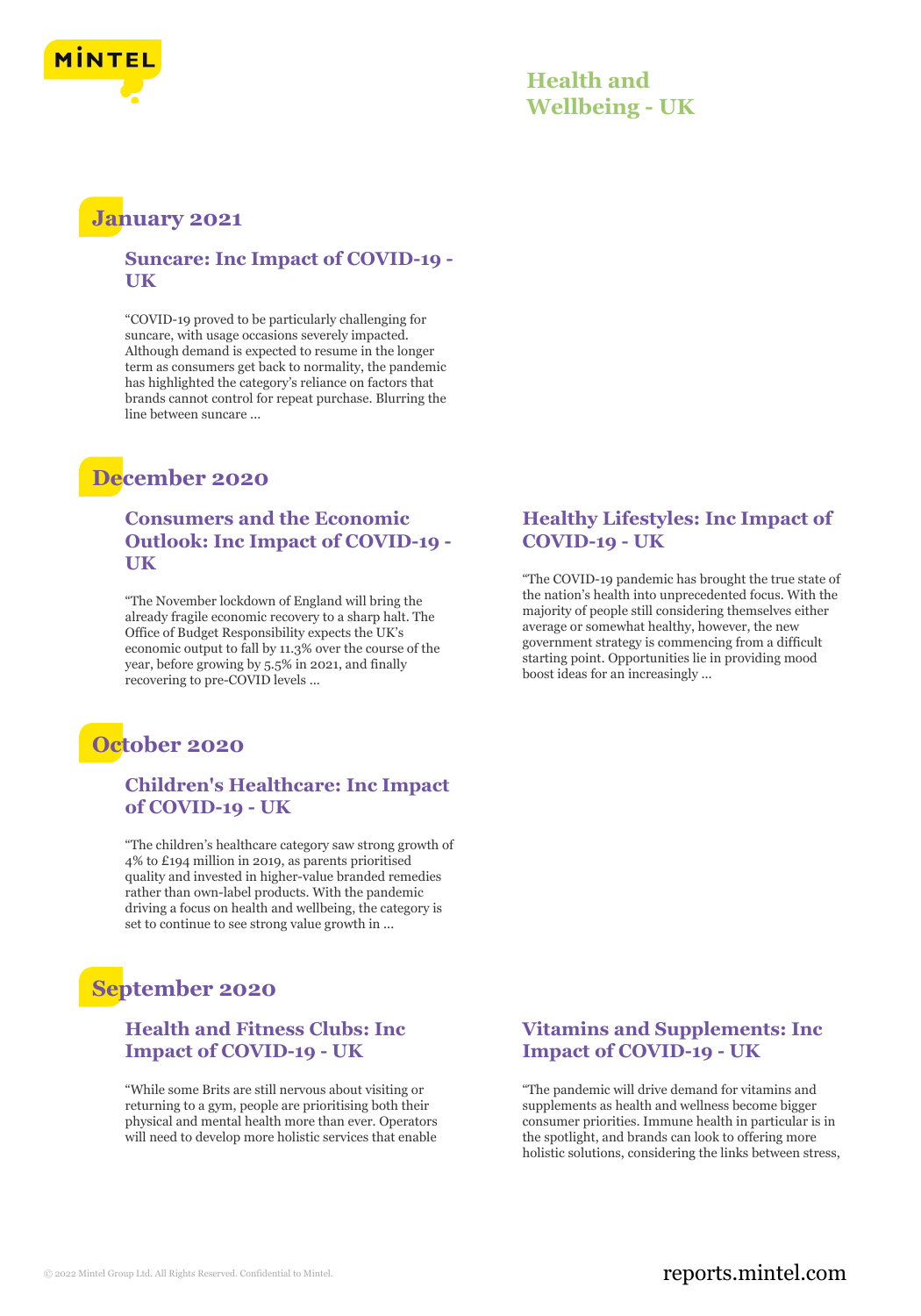

## **Health and Wellbeing - UK**

consumers to incorporate activity from outside the gym, and harness new technologies for progress tracking ...

#### **Consumers and the Economic Outlook: Inc Impact of COVID-19 - UK**

"The UK is in the midst of its deepest recession on record. However, the recovery has already started, with monthly GDP growth in May and June. However, the winding down of state support for businesses presents renewed threats that could derail the recovery and is expected to lead to significant ...



#### **Oral Care: Inc Impact of COVID-19 - UK**

"The COVID-19 outbreak will have little overall impact on the value of the oral care category which was already in decline before the pandemic. While a recession will drive savvy shopping behaviours further in the short term, consumers were already streamlining their routines, buying on promotion or switching to own-label ...

# **June 2020**

#### **OTC Analgesics and Cough, Cold and Flu Remedies: Inc Impact of COVID-19 - UK**

"The category was already seeing value growth before the COVID-19 outbreak and is expected to now see a bigger increase in 2020 as consumers panic-bought products ahead of and during the lockdown period. Growth will normalise in the long term, as stocks are used up during the cold/flu season ...

# **March 2020**

#### **Consumers and the Economic Outlook - UK**

"The UK left the EU with consumers still expecting Brexit to have a negative overall effect, but with much sleep, nutrition and diet on immunity. The category is expected to ...

#### **Consumers and the Economic Outlook: Inc Impact of COVID-19 - UK**

"COVID-19 has had a profound impact on British consumers and businesses, shutting down major sections of the economy and having a serious effect on job security. As a result, consumer confidence has taken a dive, while concerns about the impact of Brexit have spiked as people consider the implications of ...